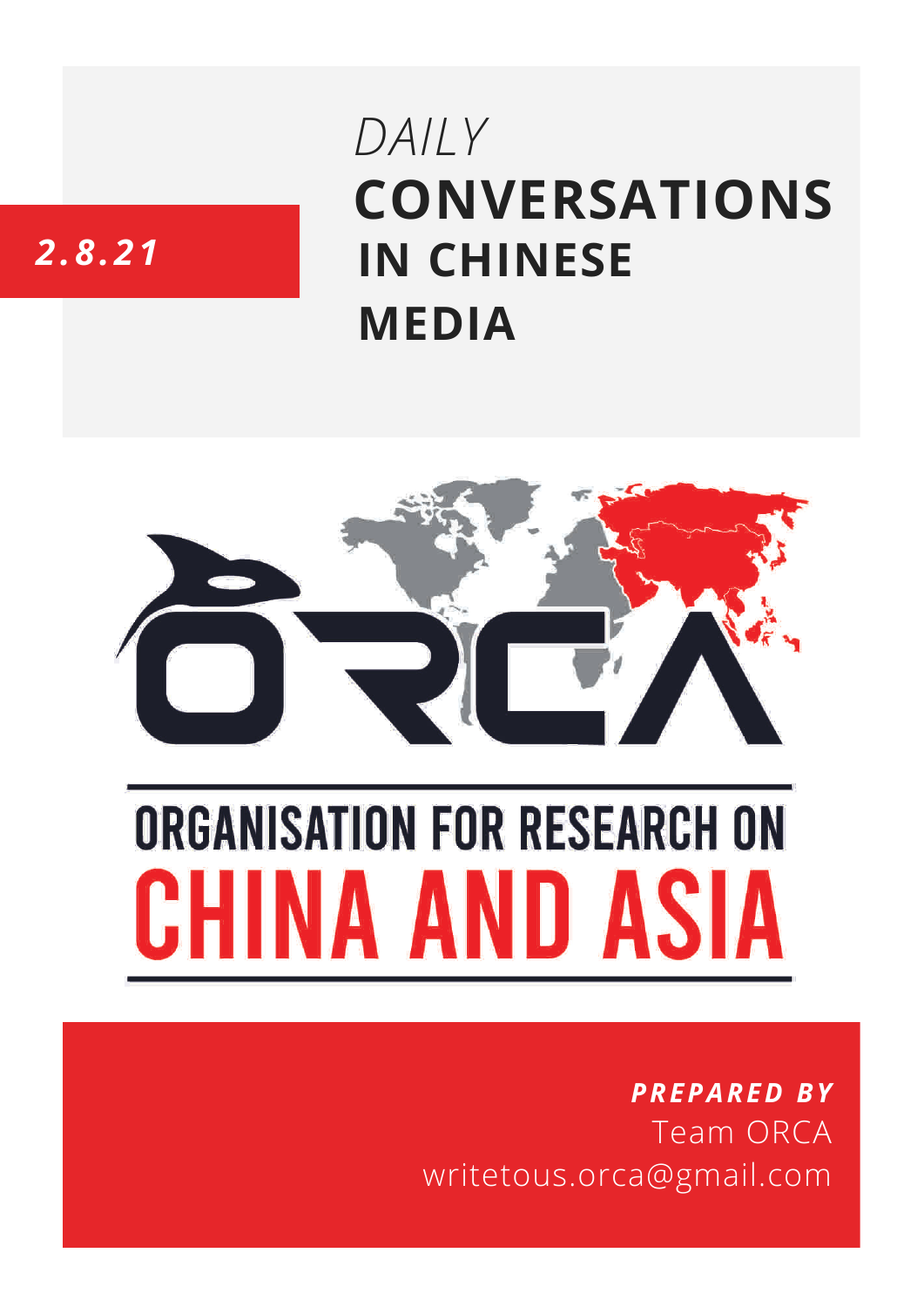#### **I. Social Media Chatter in China**

- **Documentary airs on Weibo about Galwan martyr Wang Zhuoran:** A 10-minute documentary has been posted by military accounts on Weibo on Wang Zhuoran, a Chinese soldier who died in the India-China clash. The documentary speaks of his childhood and enrolment into the army. The documentary also shows a few seconds of clip from the Galwan clash.
- **China's national radio on Weibo posts soldiers with nunchaku skills:** The post references that the soldier is deployed in Karakoram region. A picture of a soldier with a spear was also shared on Weibo.
- **Netizens react to Taiwan's Olympic wins:** Taiwan's flag anthem was [played](https://www.taiwannews.com.tw/en/news/4262639) in front of Chinese athletes for the first time in the history of the Olympics when the Taiwanese team beat China in badminton men's doubles final.

#### **II. News in China**

- Focus on promoting Chinese Communist Party's (CCP) superiority over the People's Liberation Army (PLA) can be seen as a major immediate trend in Chinese media. People's Daily published an article titled "Always uphold the party's absolute leadership over the army". It also published an article on the front page titled "The military's flag always floats with the party". Meanwhile PLA daily published "march forward courageously in the direction guided by the party" and "adhere to the party's absolute leadership over the PLA and strive to achieve the Centennial goal of building the army". Guangming Daily, Global Times and Qiushi have also published pieces along the same line of thought.
- Speculations in non-mainstream Chinese media have arisen reporting that the Beidaihe meeting has begun since there has been no news of the 7 politburo members over the last two days (1st and 2nd August).
- People's Daily has carried a [piece](http://paper.people.com.cn/rmrb/html/2021-08/02/nw.D110000renmrb_20210802_1-06.htm) on the potential for 'Asia-Pacific' digital economic cooperation, which it says must be carried out in an "open, fair, and non-discriminatory" manner.
- Digital news outlet Initium is quitting Hong Kong for Singapore, making it the first media organization in the city to move overseas since the enactment of the controversial national security law.